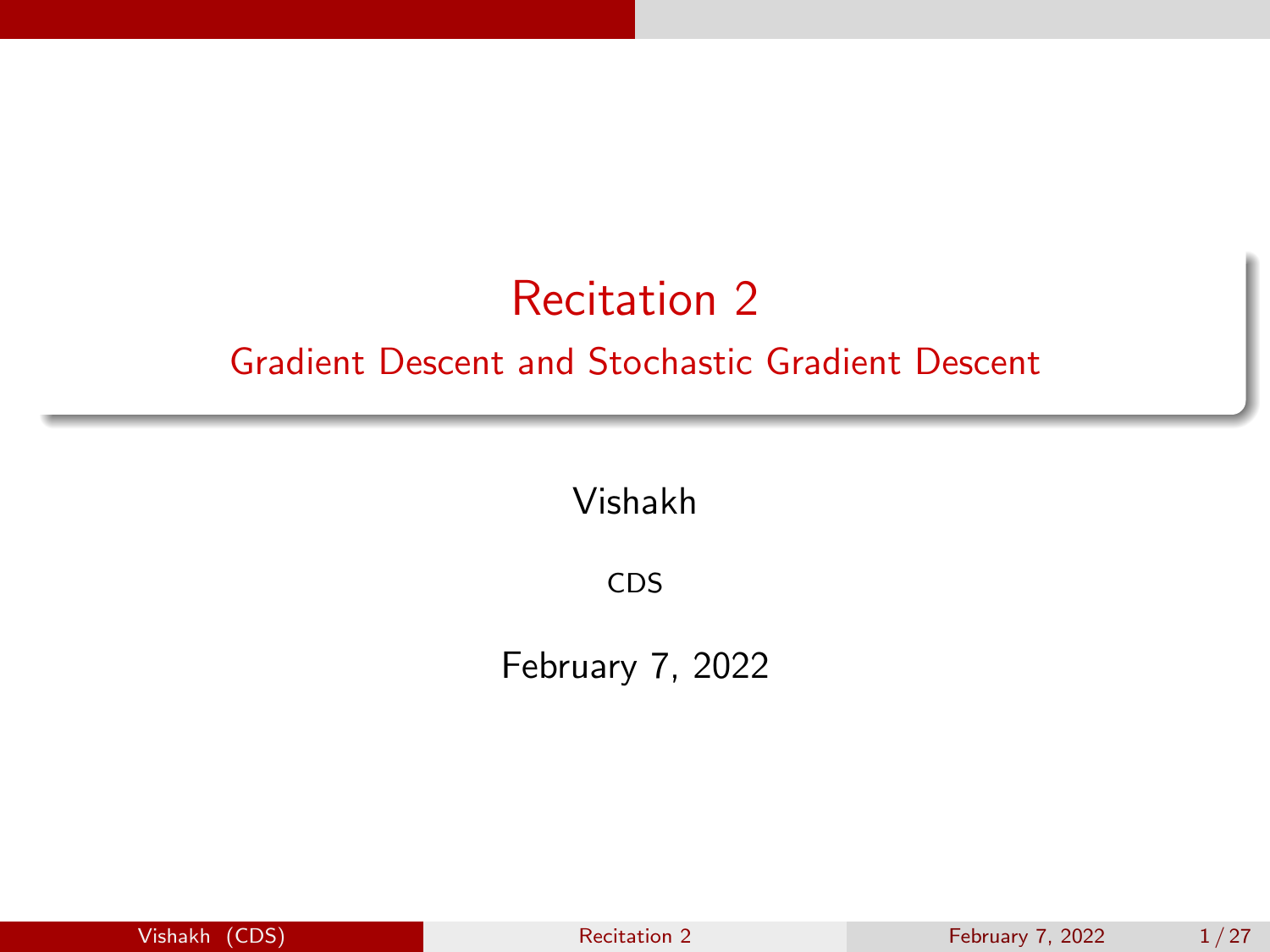### <span id="page-1-0"></span>Announcement

- Updates on Office Hours of the Instructors
- HW 2 will be out tonight is due in two weeks
- Optional Questions in the Homework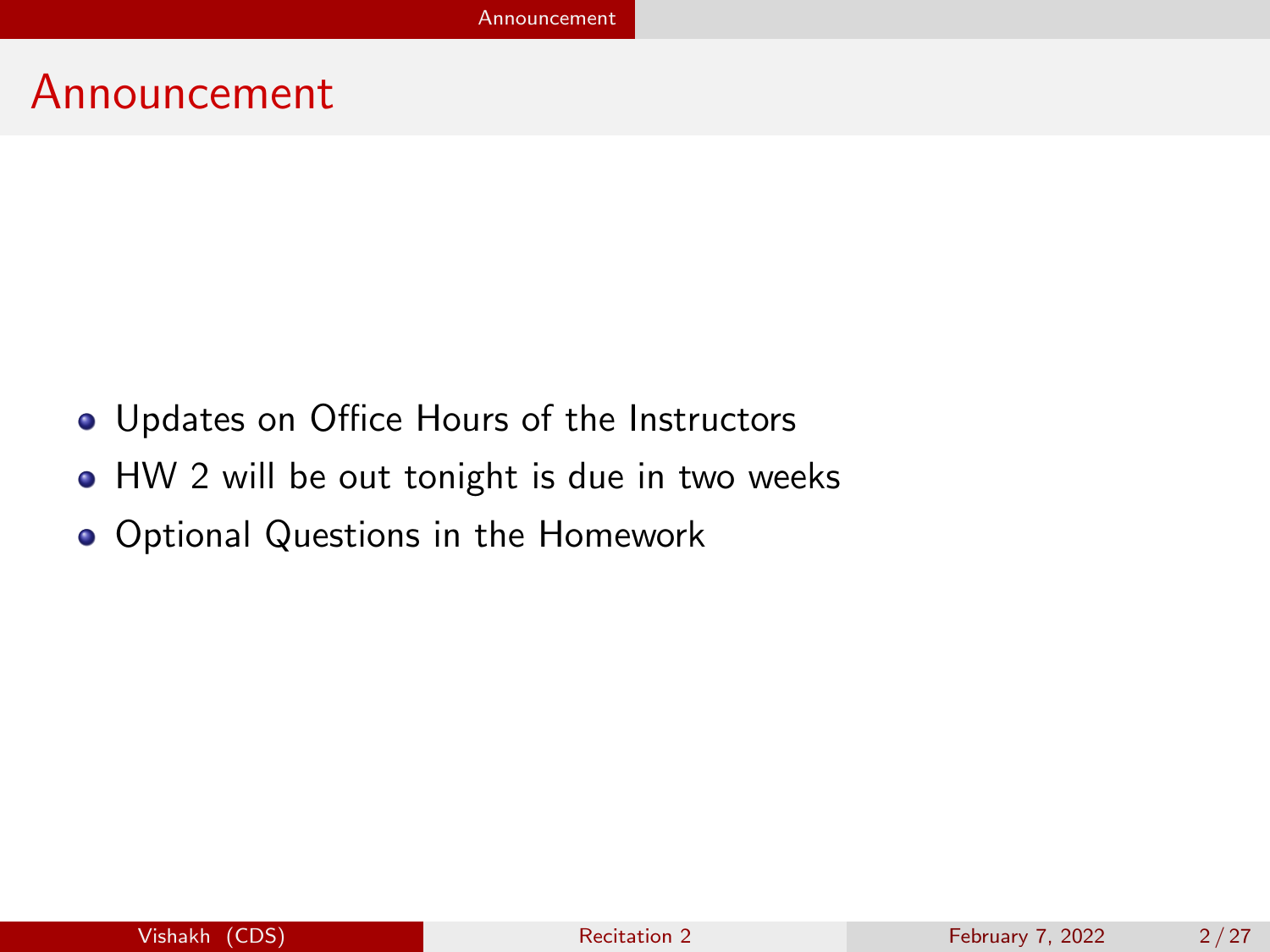# <span id="page-2-0"></span>Agenda

- **Gradient Descent** 
	- **Adaptive Learning Rates**
- **Stochastic Gradient Descent**
- **•** Applications
	- **•** Linear Regression
	- Logistic Regression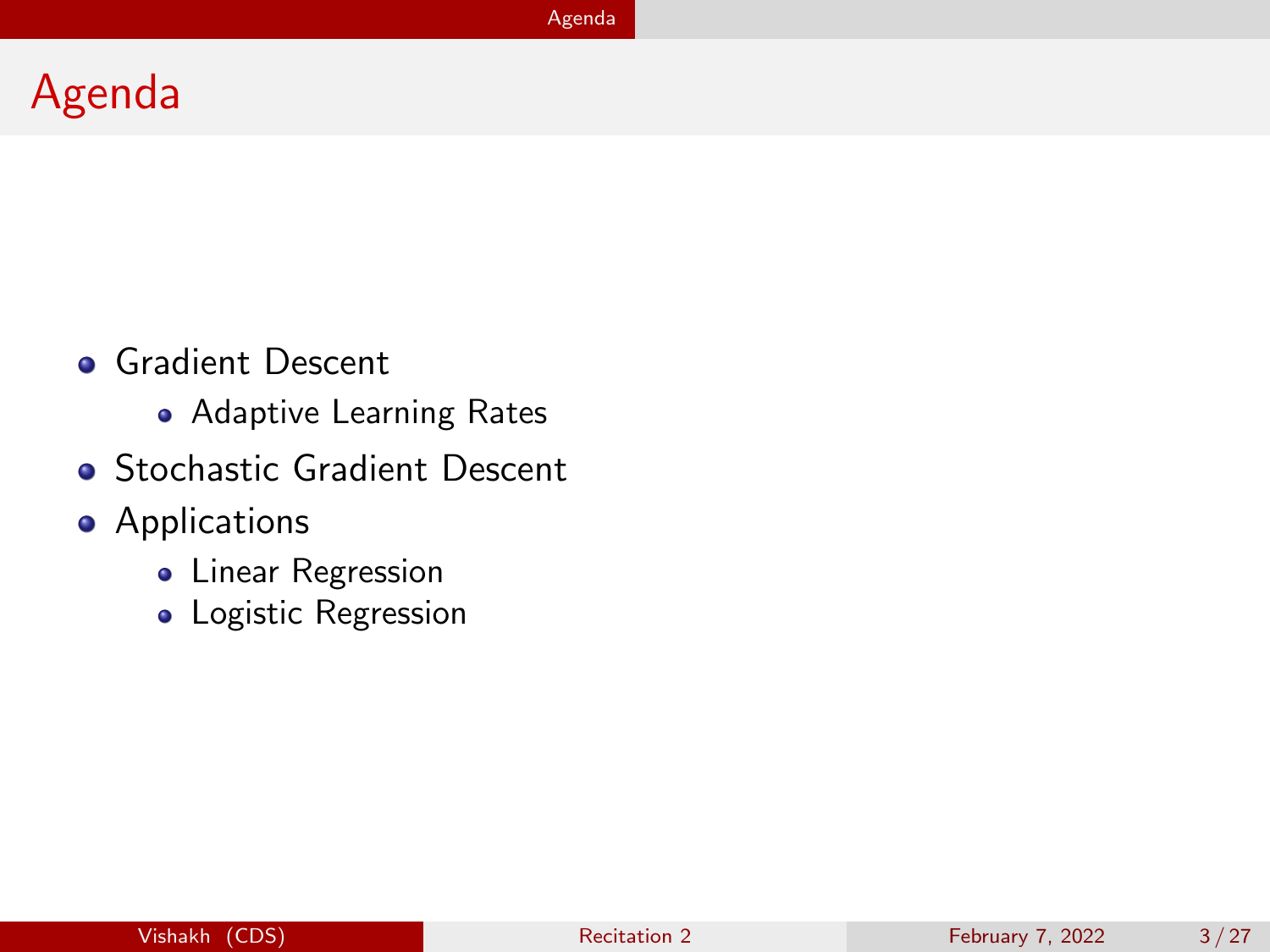#### <span id="page-3-0"></span>Statistical Learning Theory to Gradient Descent

We are given the data set  $(x_1,y_1),\ldots,(x_n,y_n)$  where  $x_i\in\mathbb{R}^d$  and  $y_i\in\mathbb{R}.$ We want to fit a **linear function** to this data by performing **empirical** risk minimization.

[Recap](#page-3-0)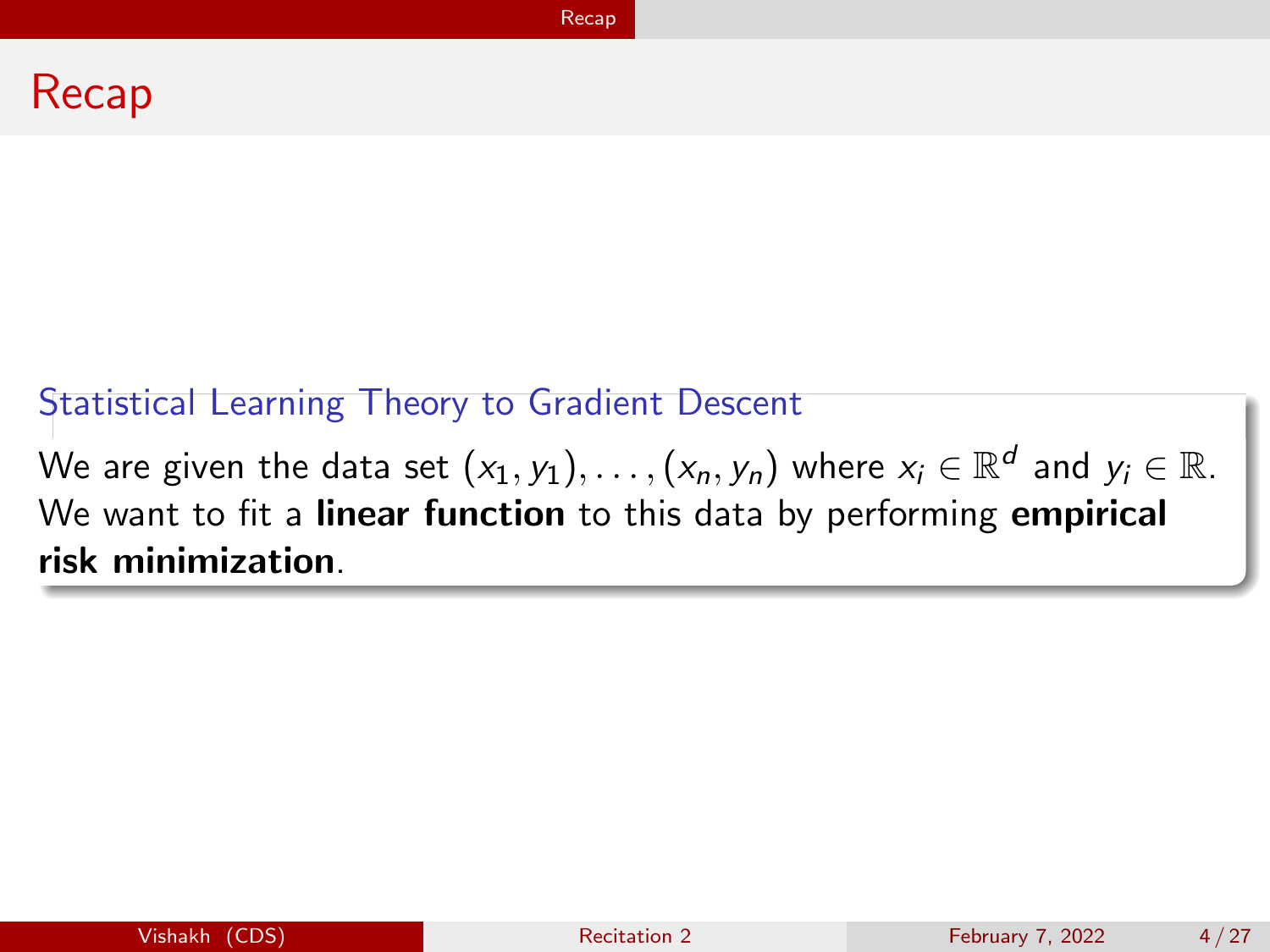#### Recap

#### Statistical Learning Theory to Gradient Descent

We are given the data set  $(x_1,y_1),\ldots,(x_n,y_n)$  where  $x_i\in\mathbb{R}^d$  and  $y_i\in\mathbb{R}.$ We want to fit a **linear function** to this data by performing **empirical** risk minimization.

We search the hypothesis space  $\mathcal{F}=\{h_\theta(\mathsf{x})=\theta^{\sf \, T} \mathsf{x} \mid \theta \in \mathbb{R}^d\}$  to find the function that minimizes the loss as calculated by, let's say,  $\ell(a, y) = (a - y)^2$ .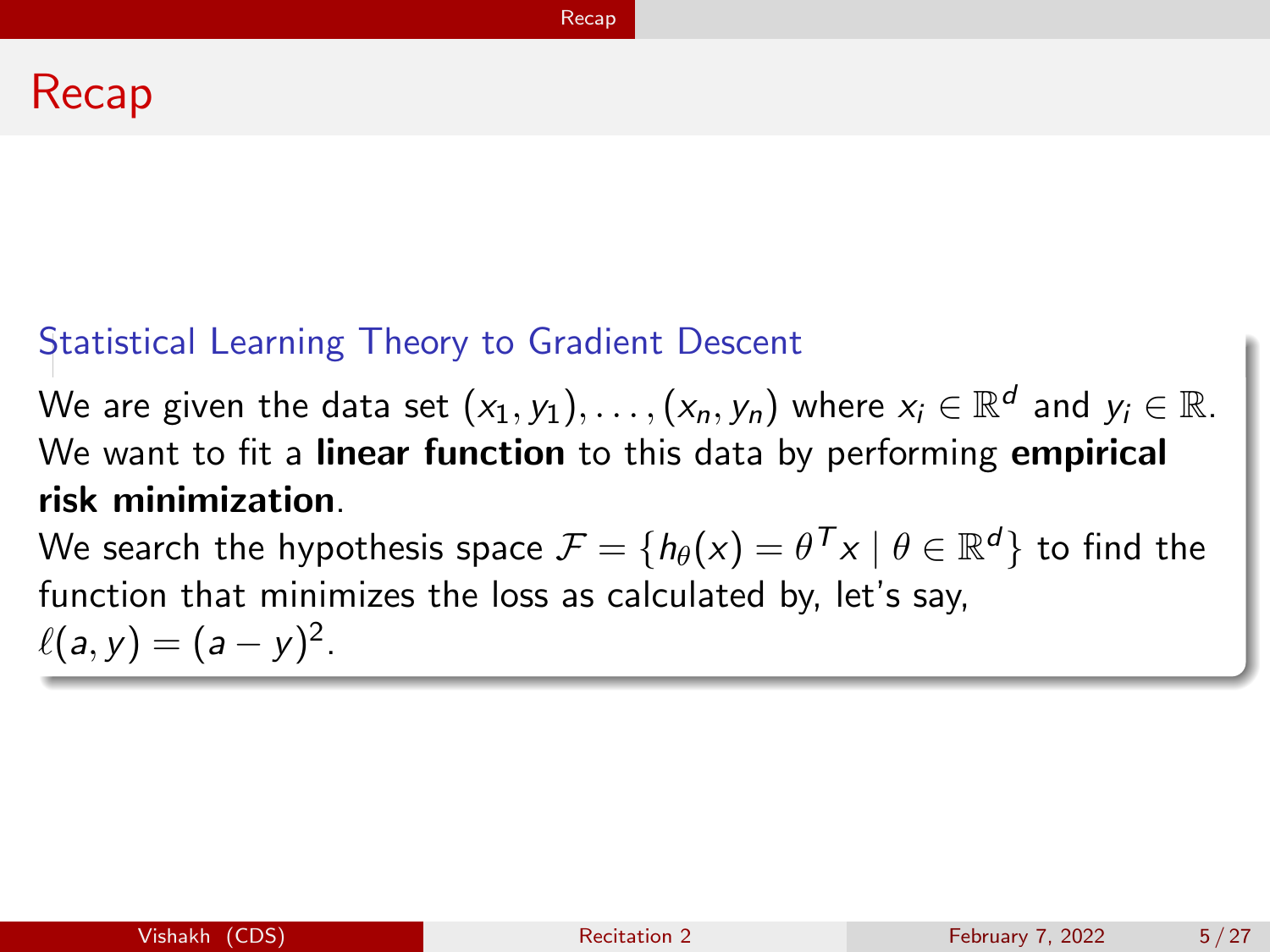#### Recap

#### Statistical Learning Theory to Gradient Descent

• The empirical risk is given by

$$
J(\theta) := \hat{R}_n(h_\theta) = \frac{1}{n} \sum_{i=1}^n \ell(h_\theta(x_i), y_i) = \frac{1}{n} \sum_{i=1}^n (\theta^\mathsf{T} x_i - y_i)^2
$$

- The hypothesis space is parameterized by  $\theta$ , so finding a good decision function means finding a good  $\theta$ .
- To find this function we will minimize the empirical loss on the training data. How?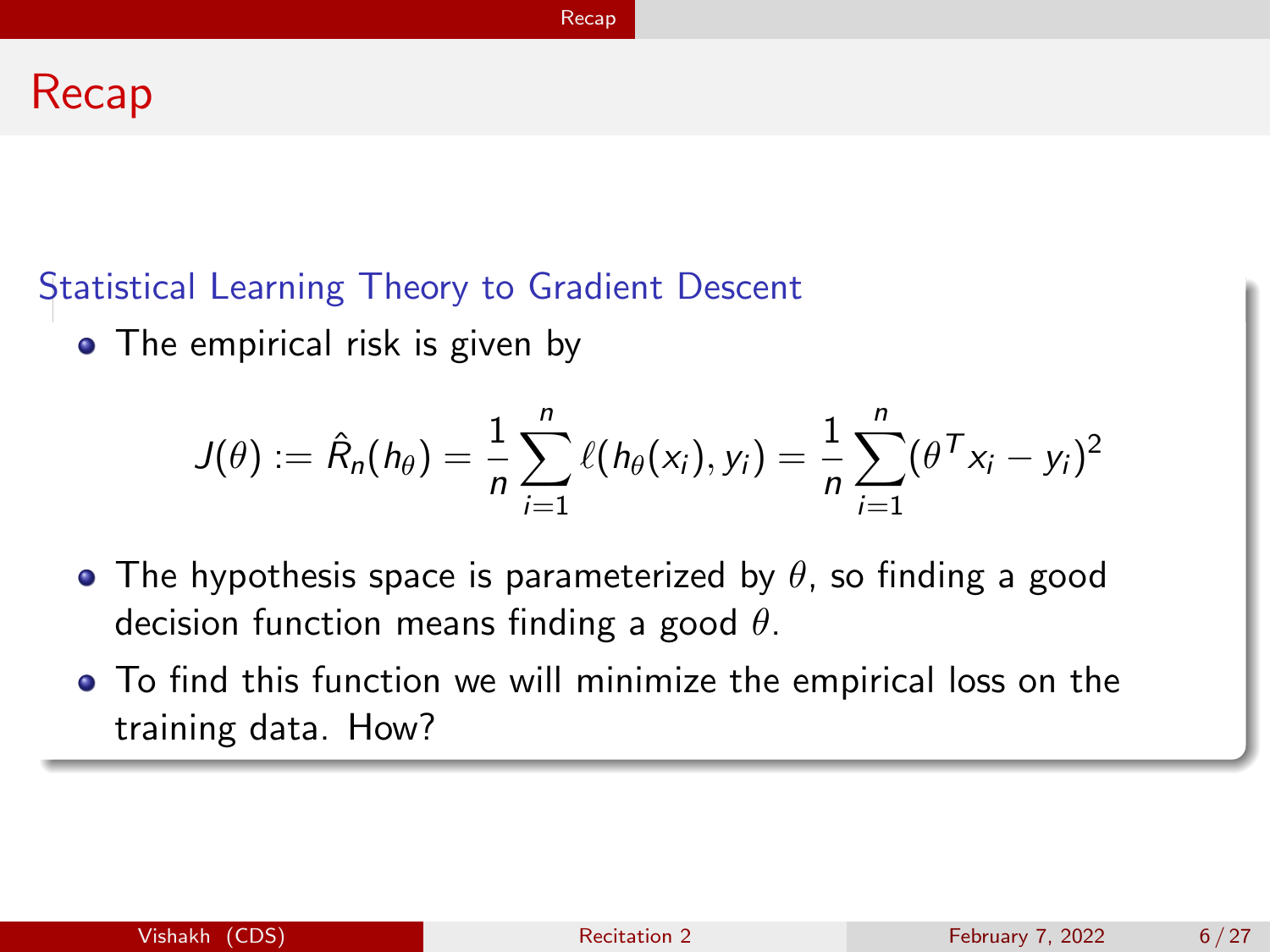#### [Recap](#page-3-0)

#### Recap

- Given a current guess for  $\theta$ , we will use the gradient of the empirical loss (w.r.t.  $\theta$ ) to get a local linear approximation.
- If the gradient is non-zero, taking a small step in the direction of the negative gradient is guaranteed to decrease the empirical loss.
- This motivates the minimization algorithm called gradient descent.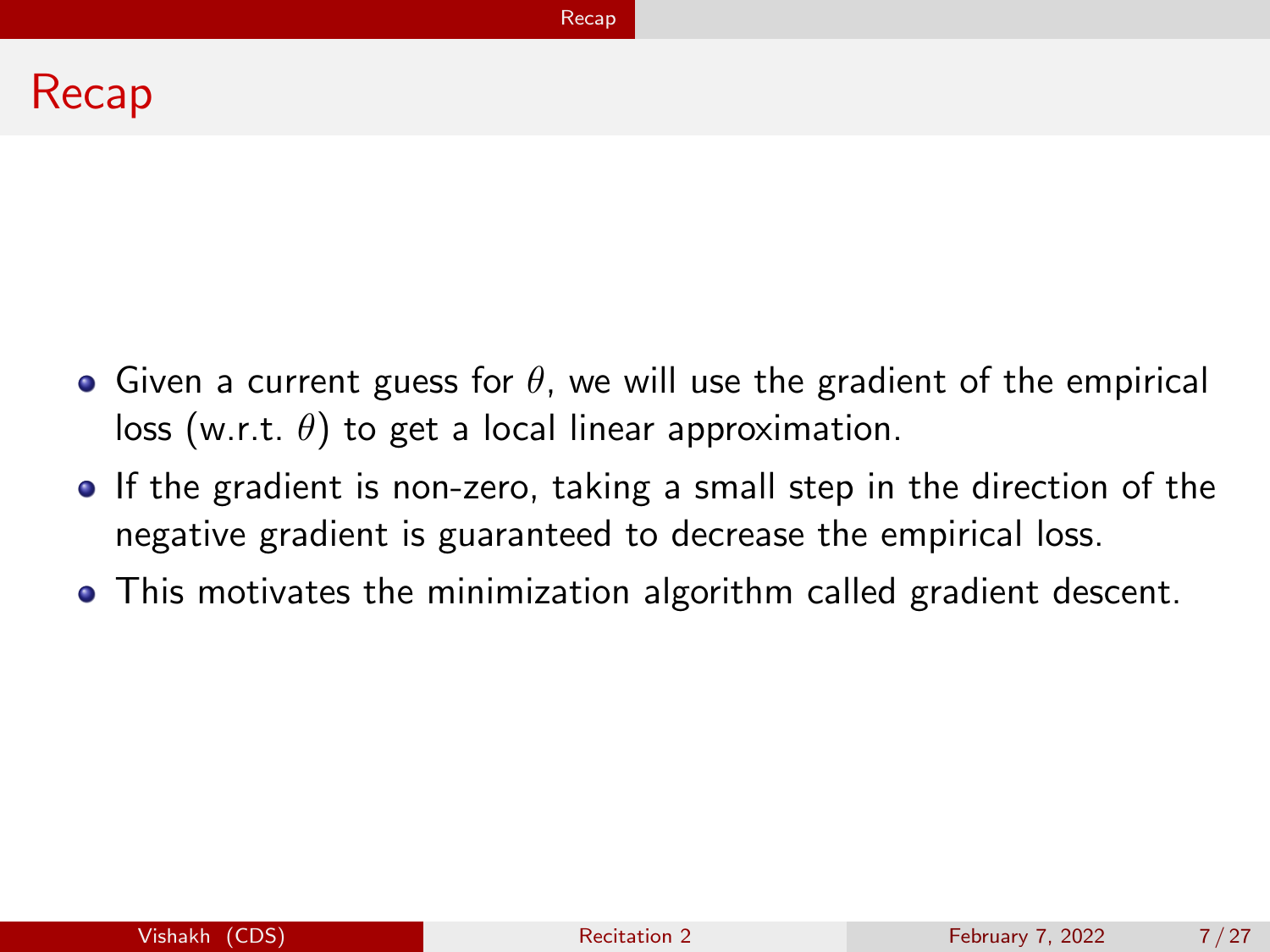# <span id="page-7-0"></span>Gradient Descent

#### Gradient Descent Algorithm

- Goal: find  $\theta^* = \arg \min_{\theta} J(\theta)$
- $\theta^{\mathsf{0}}:=$ [initial condition]
- $i := 0$
- while not [termination condition]:
	- compute  $\nabla J(\theta^i)$
	- $\epsilon_i :=$ [choose learning rate at iteration  $i]$
	- $\theta^{i+1} := \theta^i \epsilon_i \nabla J(\theta^i)$
	- $i := i + 1$

return  $\theta^i$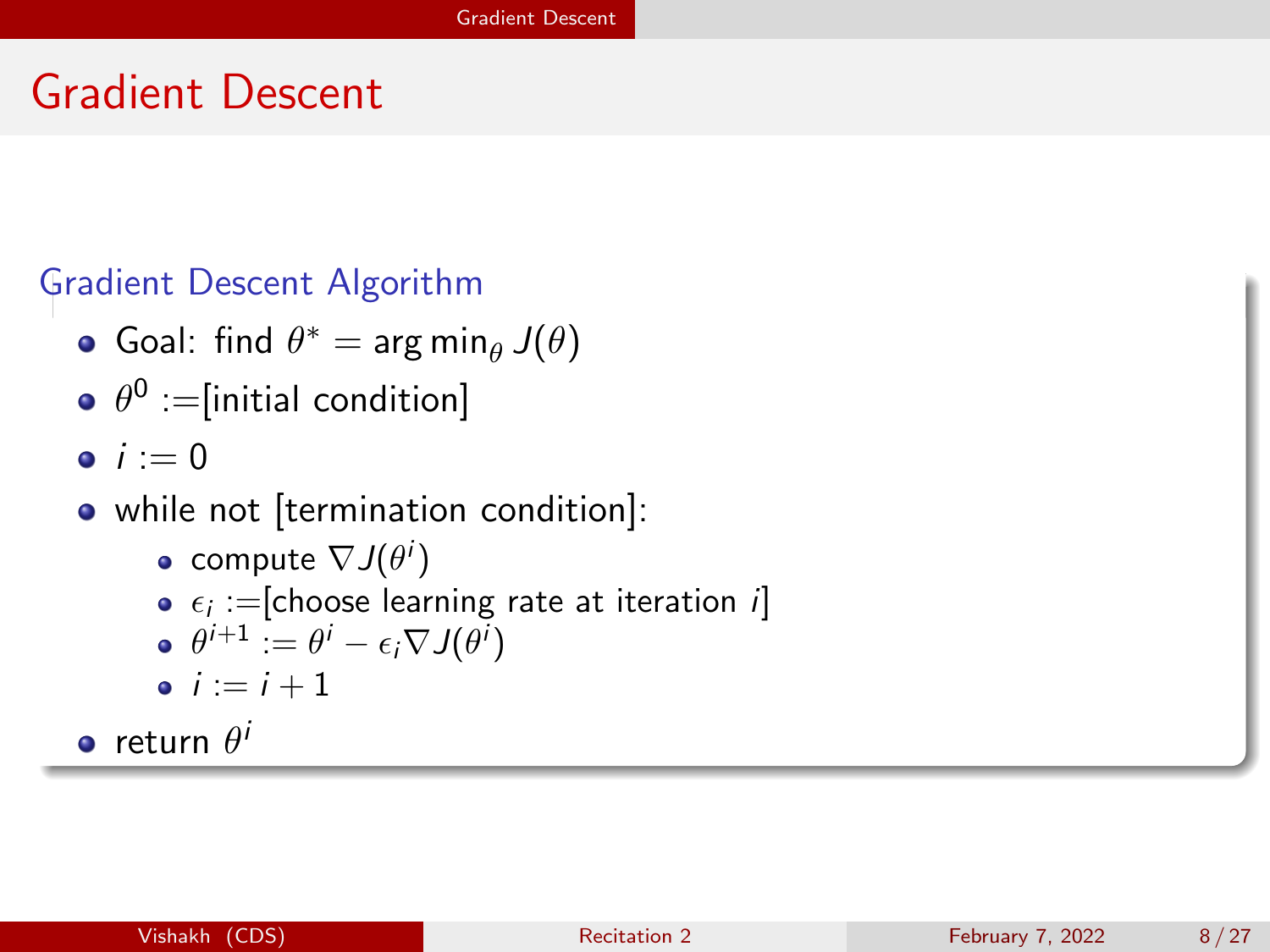## Gradient Checker

Recall the mathematical definition of the derivative as:

$$
\frac{\partial}{\partial \theta} f(\theta) = \lim_{\epsilon \to 0} \frac{f(\theta + \epsilon) - f(\theta - \epsilon)}{2\epsilon}
$$

- Approximate the gradient by setting  $\epsilon$  to a small constant, say  $\epsilon=10^{-4}.$  Compare that this is close to your computed value within some tolerance level.
- Now let's expand this method to deal with vector input  $\theta \in \mathbb{R}^d$ . Let's say we want to verify out gradient at dimension  $i\,\,(\nabla f(\theta))_i.$  We can make use of one-hot vector  $e_i$  in which all dimension except the  $i$ th are 0 and the *i*th dimension has a value of 1:  $e_i = [0, 0, ..., 1, ..., 0]^T$
- The gradient at *i*th dimension can be then approximated as

$$
[\nabla f(\theta)]^{(i)} \approx \frac{f(\theta + \epsilon e_i) - f(\theta - \epsilon e_i)}{2\epsilon}
$$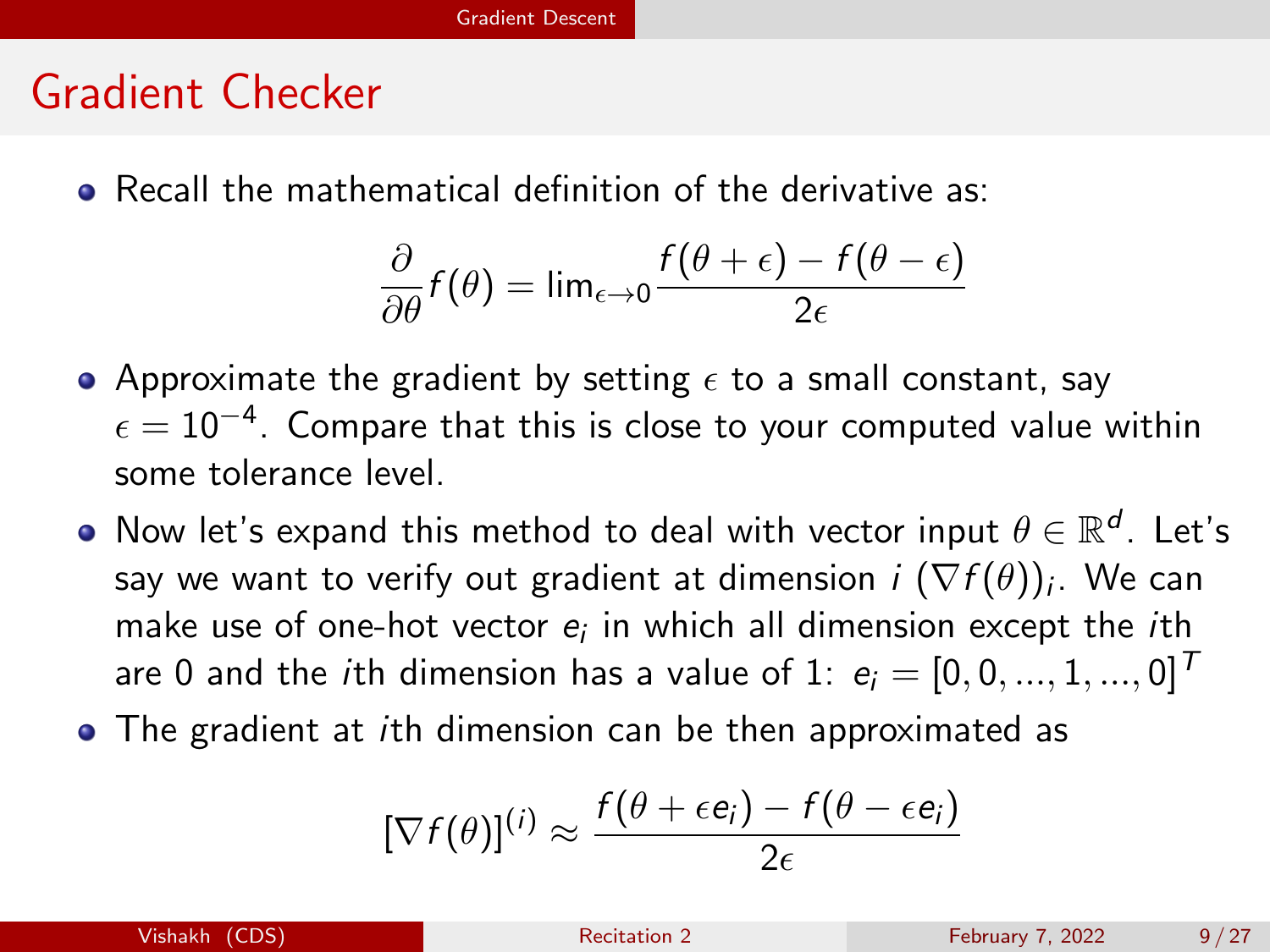## Gradient Descent

- How to initialize  $\theta^0$ ?
	- sample from some distribution
	- compose  $\theta^0$  using some heuristics
	- [Glorot et. al,](http://proceedings.mlr.press/v9/glorot10a) [He at. al,](https://openaccess.thecvf.com/content_iccv_2015/html/He_Delving_Deep_into_ICCV_2015_paper.html) [PyTorch initializations](https://pytorch.org/docs/stable/nn.init.html)
- How to choose termination conditions?
	- run for a fixed number of iteration
	- the value of  $J(\theta)$  stabilizes
	- $\theta^i$  converges
- What is a good learning rate?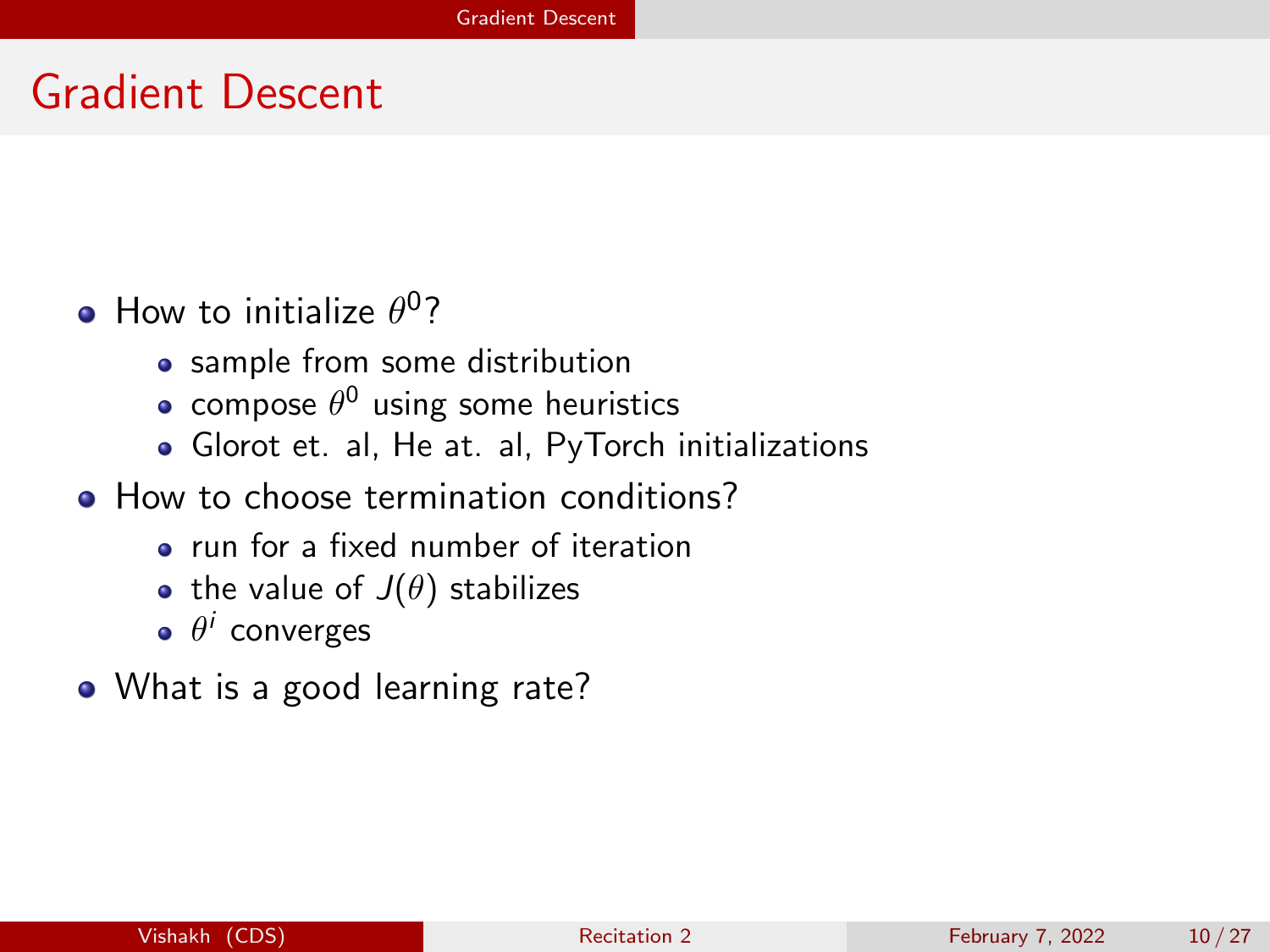### Learning Rate

#### Application

Suppose we would like to find  $\theta^* \in \mathbb{R}$  that minimizes  $f(\theta) = \theta^2 - 2\theta + 1$ . The gradient (in this case, the derivative)  $\nabla f(\theta) = 2\theta - 2$ . We can easily see that  $\theta^* = \operatorname{argmin}_{\theta} f(\theta) = 1$ .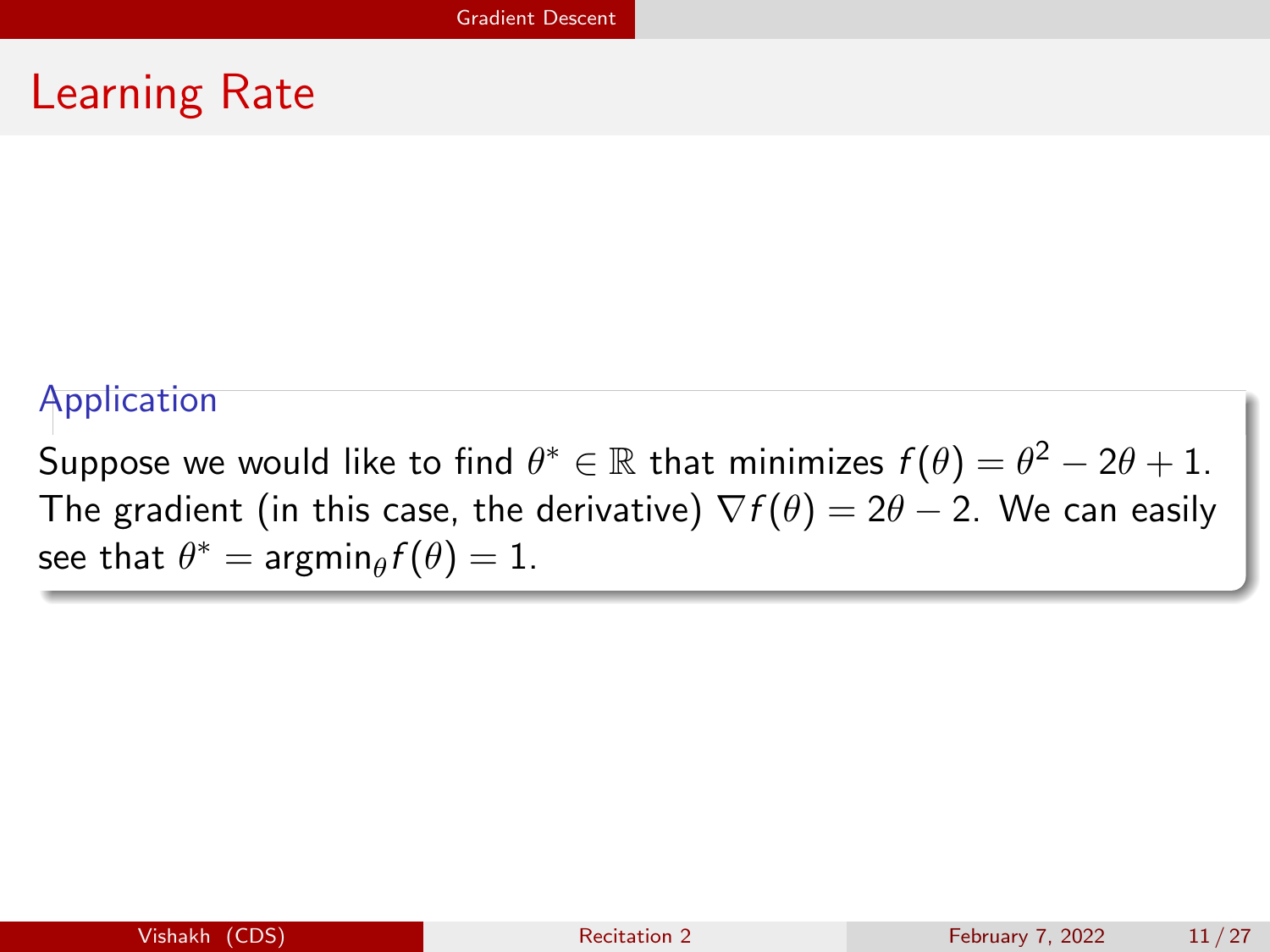### Learning Rate

- We applied gradient descent for 1000 iterations on  $f(\theta)=\theta^2-2\theta+1$ with varying learning rate  $\epsilon \in \{1, 0.1, 0.01, 0.001, 0.0001\}$ .
- When the learning rate is too large ( $\epsilon = 1$ ),  $f(\theta)$  does not decrease through iterations. The value of  $\theta_i$  at each iteration significantly fluctuates.
- When the learning rate is too small ( $\epsilon = 0.0001$ ),  $f(\theta)$  decreases very slowly.

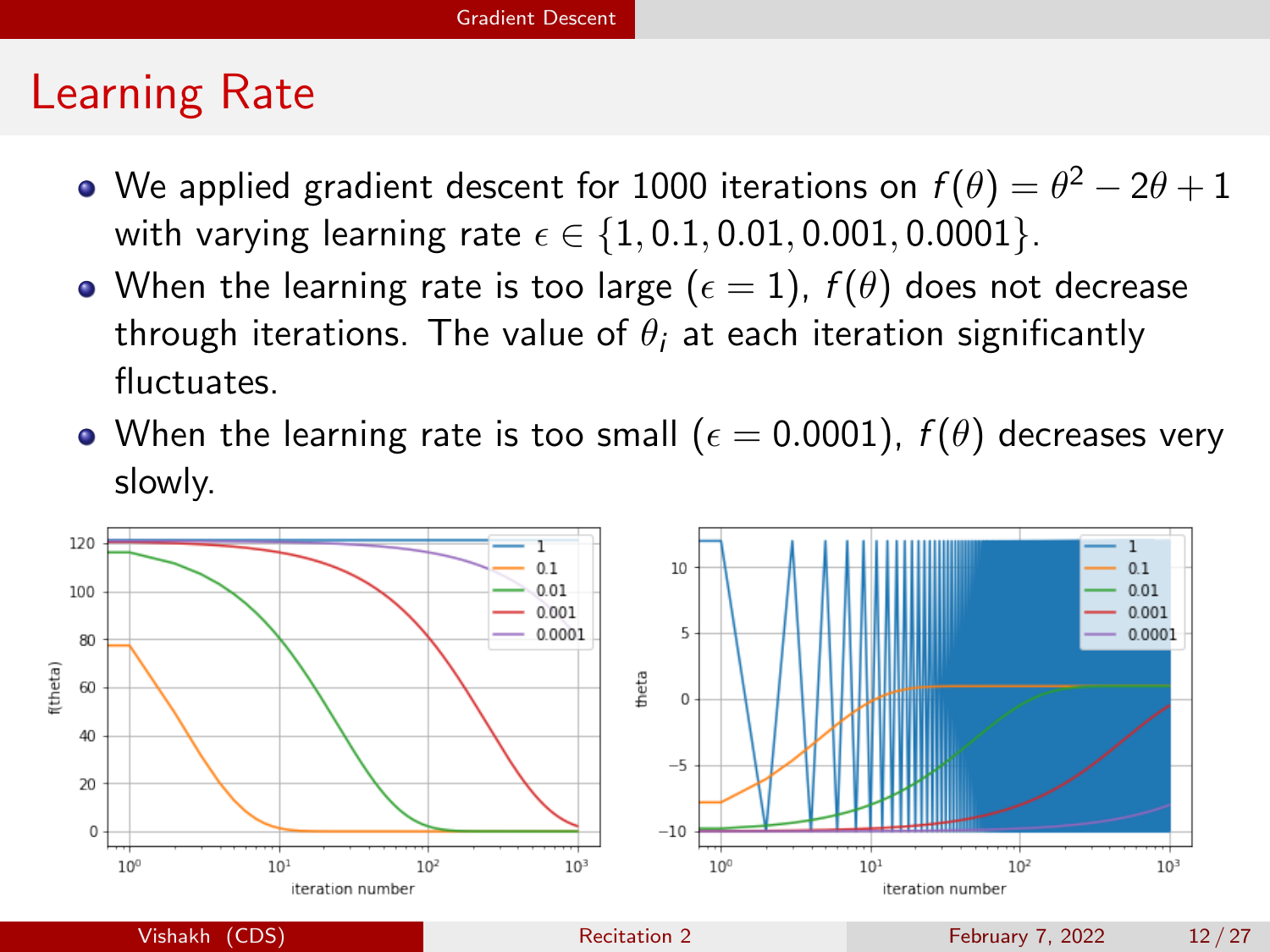# Adaptive Learning Rate

- Instead of using a fixed learning rate through all iterations, we can adjust our learning rate in each iteration using a simple algorithm.
- At each iteration *i*:

$$
\bullet \ \tilde{\theta} := \theta^{i-1} - \epsilon_{i-1} \nabla f(\theta^{i-1})
$$

- $\delta:=f(\theta^{i-1})-f(\tilde{\theta})$
- if  $\delta$  > threshold:
	- we achieve a satisfactory reduction on  $f(\theta)$
	- $\theta^i = \tilde{\theta}$
	- maybe we can consider increasing the learning rate for next iteration  $\epsilon_i := 2\epsilon_{i-1}$

else:

• the reduction is unsatisfactory

$$
\bullet \ \theta^i = \theta^{i-1}
$$

• the learning rate is too large, so we reduce the learning rate

$$
\bullet \ \epsilon_i := \tfrac{1}{2}\epsilon_{i-1}
$$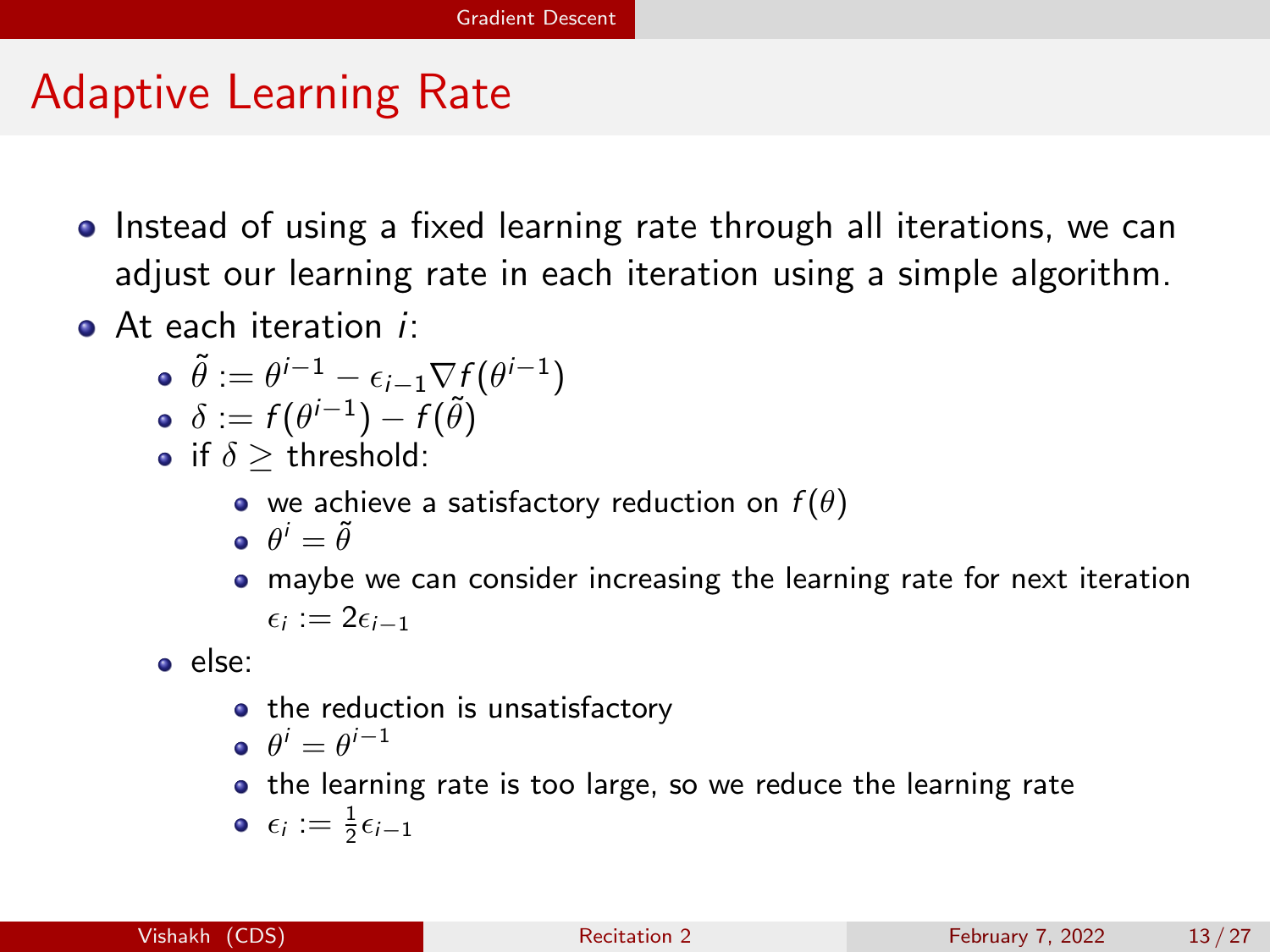# Adaptive Learning Rate

How to decide a proper threshold for  $f(\theta^{i-1})-f(\tilde{\theta})$ ?

Armijo rule

If learning rate  $\epsilon$  satisfies

$$
f(\theta^{i-1}) - f(\tilde{\theta}) \ge \frac{1}{2}\epsilon \|\nabla f(\theta^{i-1})\|^2 \tag{1}
$$

then  $f(\theta)$  is guaranteed to converge to a (local) maximum under certain technical assumptions.

You can find more details at [this link](https://en.wikipedia.org/wiki/Wolfe_conditions).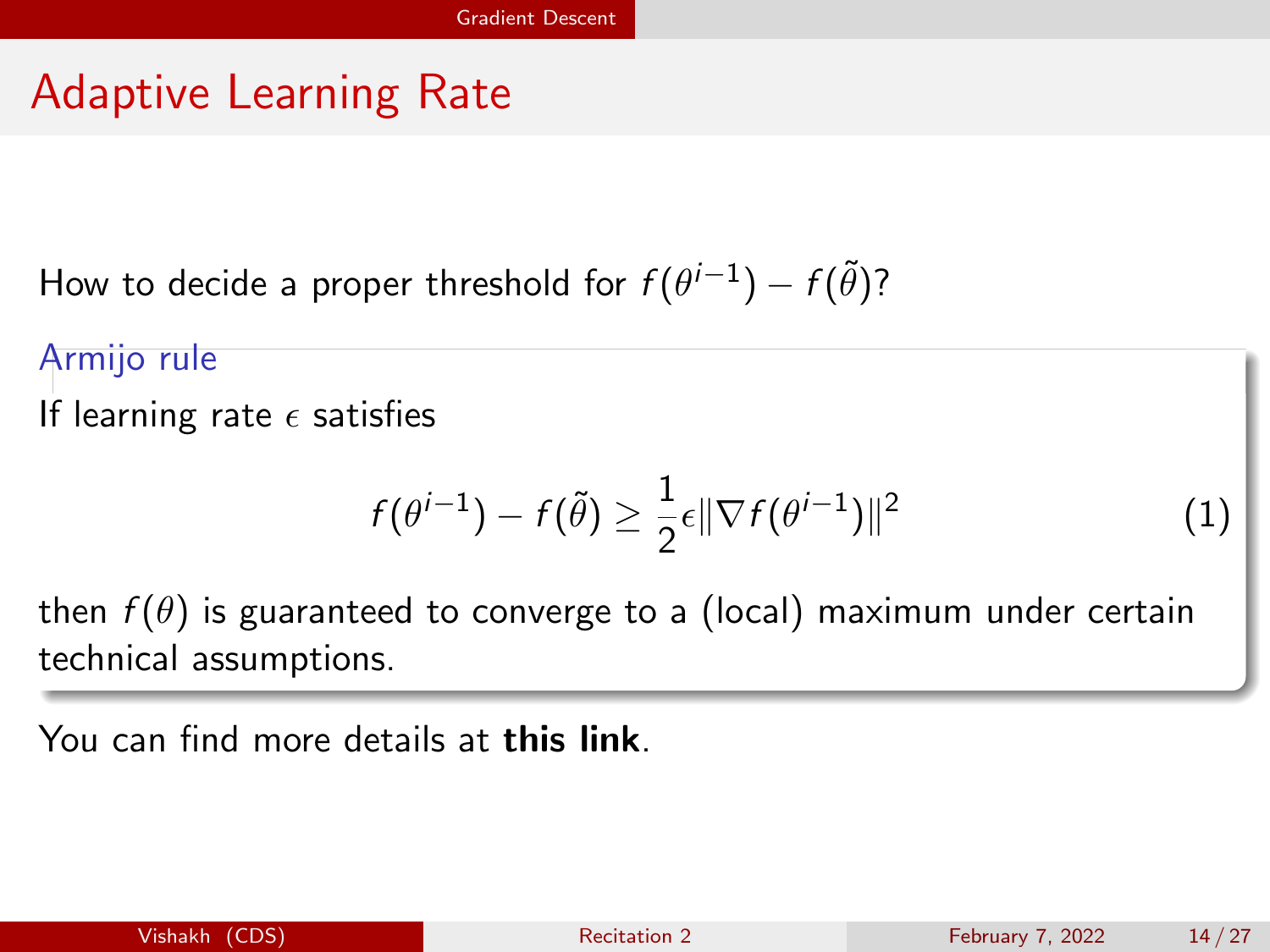# Stochastic Gradient Descent

Running gradient descent on the entire training dataset can be expensive. Motivates SGD.

SGD Algorithm

Initialize weights  $\theta^0 :=$ [initial condition]

• Repeat:

- Randomly select a data point  $(x_i, y_i)$
- $\theta^{i+1} = \theta^i \epsilon \, \nabla_\theta \ell(f_\theta(\mathsf{x}_i), \mathsf{y}_i)$
- Check for stopping critria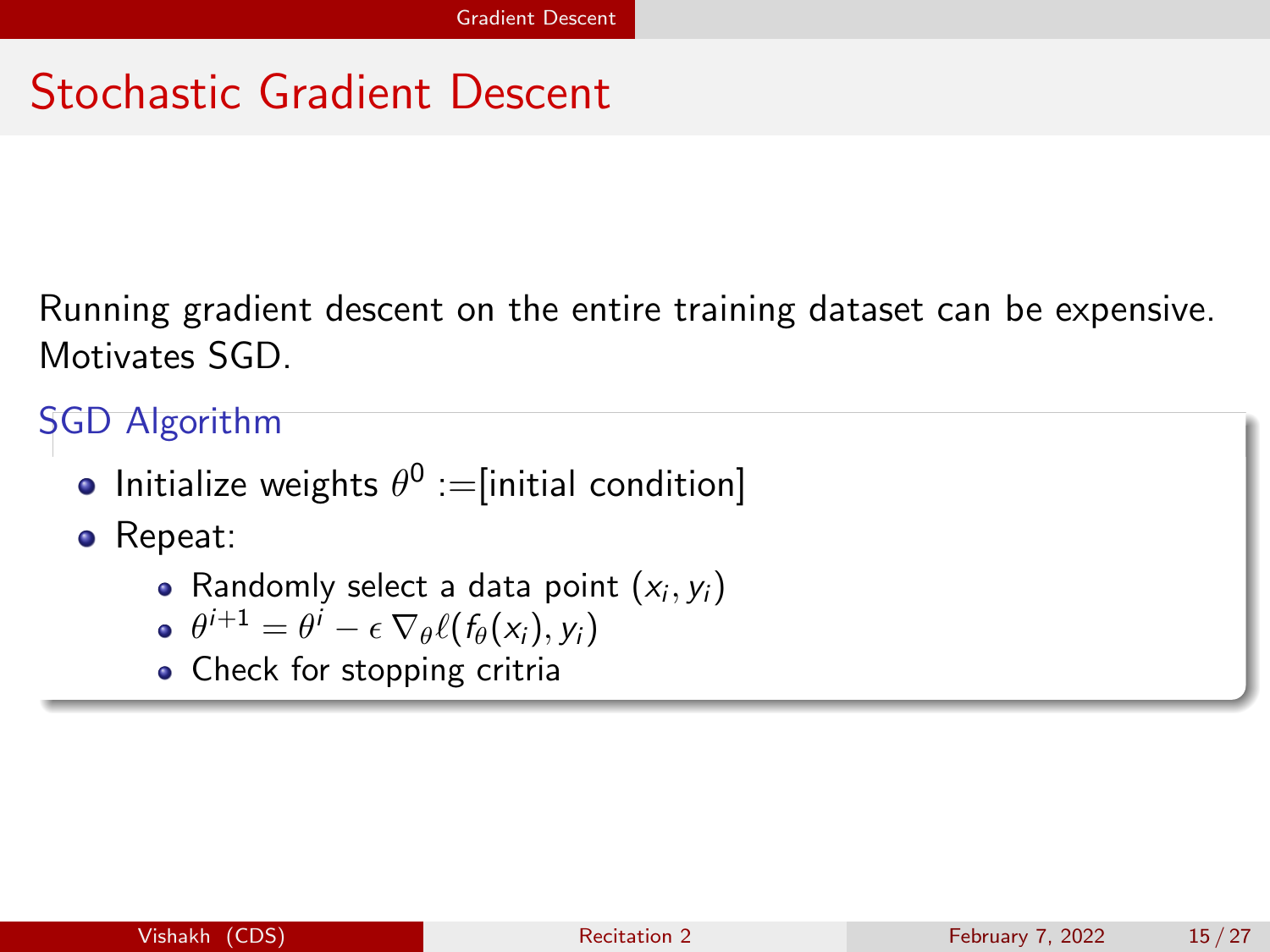# Minibatch Gradient Descent

SGD can be noisy. Can we get a better estimate of the gradient?

Minibatch Gradient Descent Algorithm (batch size  $= n$ )

- Initialize weights  $\theta^0 :=$ [initial condition]
- Repeat:
	- Randomly select n data point  $(x_i, y_i)_{i=1}^n$

$$
\bullet \ \theta^{i+1} = \theta^i - \epsilon \left[ \frac{1}{n} \sum_{i=1}^n \nabla_{\theta} \ell(f_{\theta}(x_i), y_i) \right]
$$

- Check for stopping critria
- Larger  $n \Rightarrow$  Better estimate of gradient but slower
- Smaller  $n \Rightarrow$  Worse estimate of gradient but faster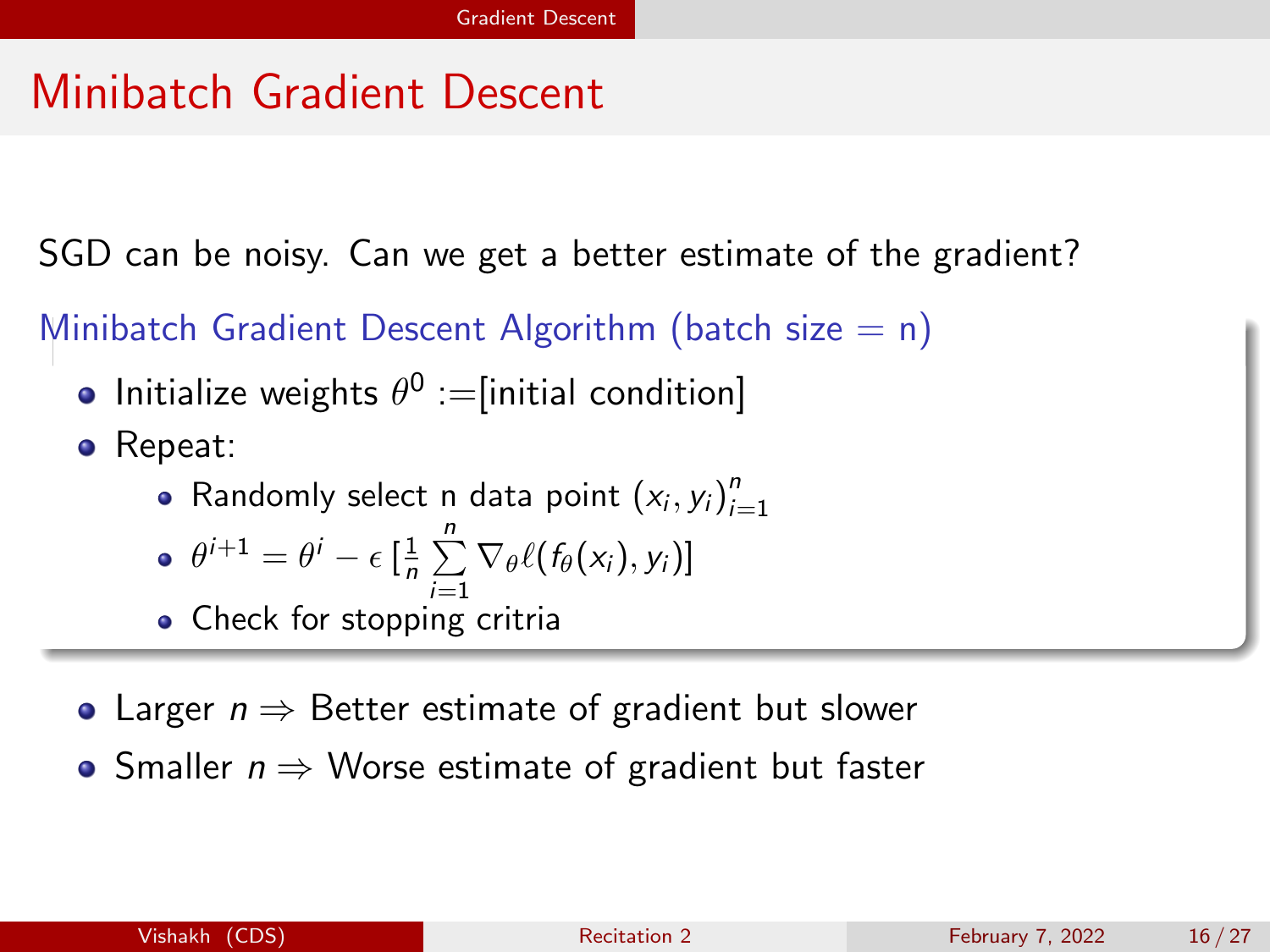# <span id="page-16-0"></span>Gradient Descent for Linear Regression

#### Problem Setup

- Data:  $\mathcal{D} = \{x_i, y_i\}_{i=1}^n$  where  $x_i \in \mathbb{R}^d$  and  $y_i \in \mathbb{R}$
- Hypothesis Space:  $\mathcal{F} = \{f: \mathbb{R}^d \to \mathbb{R} \mid f(x) = \theta^{\sf \, T} x, \ \theta \in \mathbb{R}^d\}$
- Action: Prediction on an input  $x, \ \hat{y} = \theta^{\mathcal{T}} x$
- Loss:  $I(y, \hat{y}) = (\hat{y} y)^2$
- Hence, cost function  $J(\theta) = \frac{1}{n} \sum_{n=1}^{n}$  $i=1$  $(\theta^Tx_i-y_i)^2$
- Goal: Find the optimum theta,  $\theta^* = \arg\min_{\theta} J(\theta)$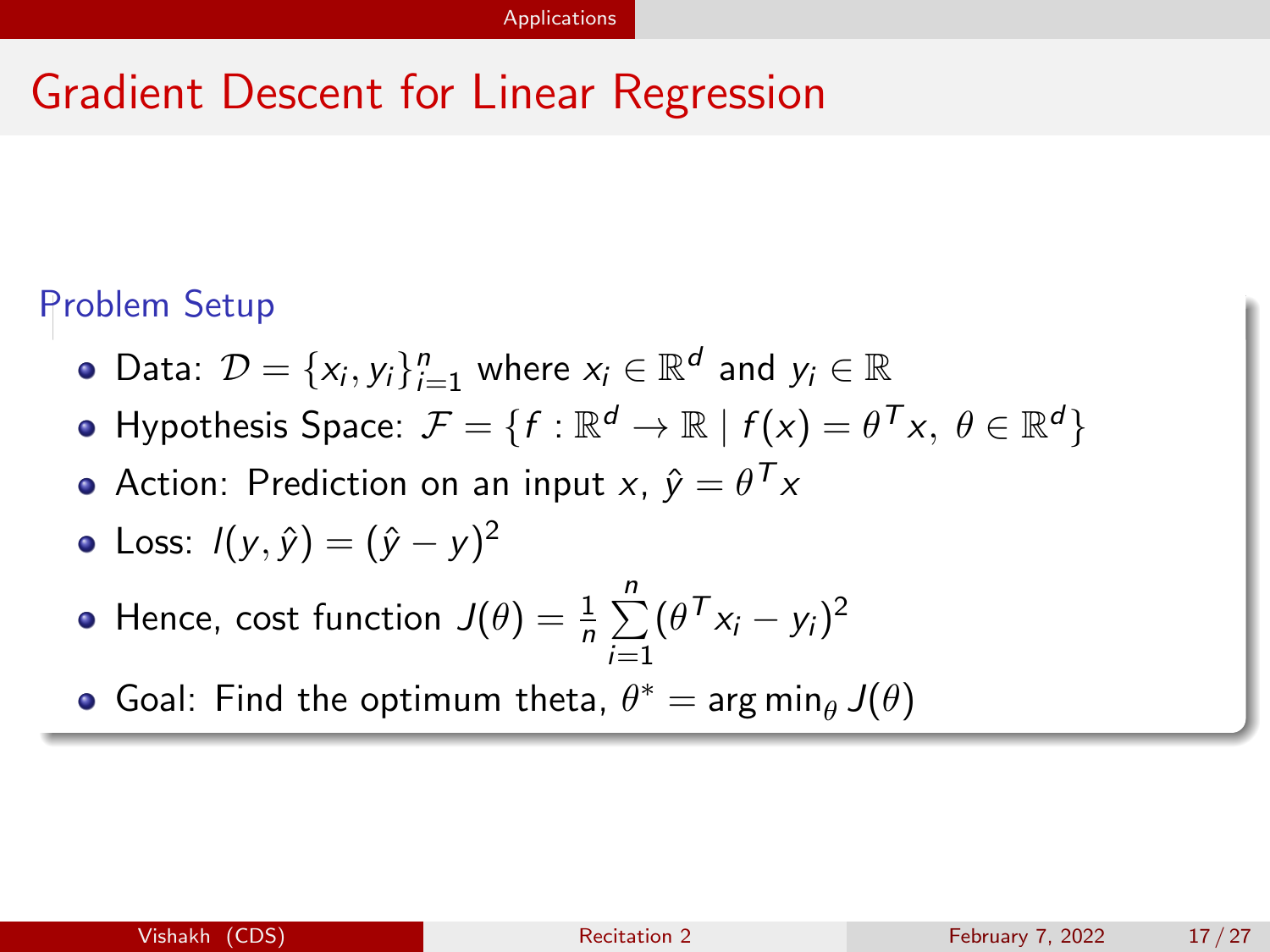# Finding  $\theta^*$

Approach 1: Closed-Form Solution (HW1)

• 
$$
J(\theta) = \frac{1}{n} \sum_{i=1}^{n} (\theta^{T} x_i - y_i)^2 = \frac{1}{n} ||X\theta - b||_2^2
$$

- To minimize  $J(\theta)$ , we take the derivative and set it to zero  $\nabla J(\theta) = X^{\mathsf{T}} X \theta - X^{\mathsf{T}} y = 0$ 
	- $\hat{\theta} = (X^TX)^{-1}X^Ty$

Pros: One shot algorithm for a direct solution

Cons: Doesn't scale, invertibility constraints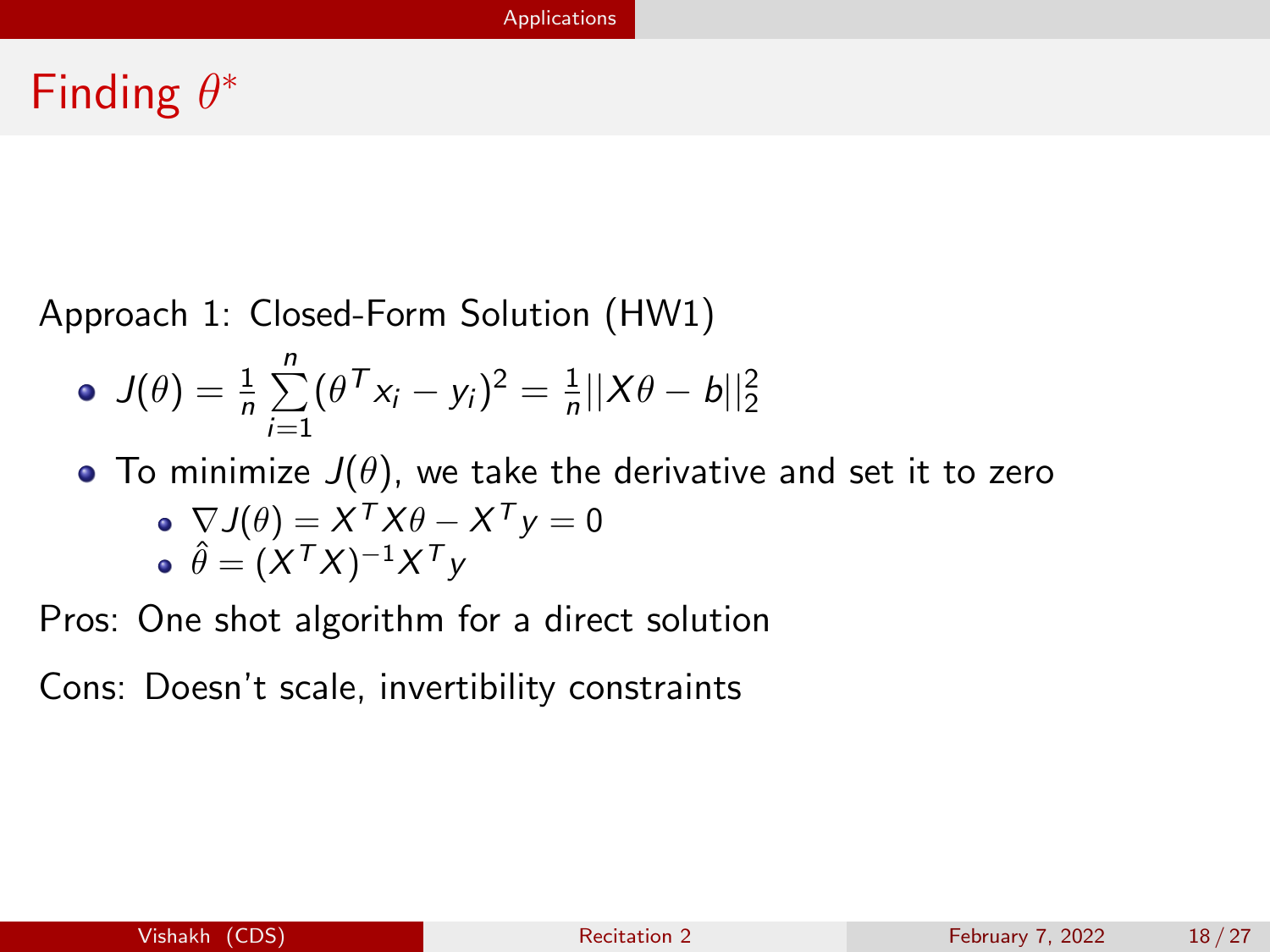# Finding  $\theta^*$

Approach 2: Iterative Gradient Descent

- Initialize  $\theta^{\mathsf{0}}$
- While not [terminating condition]
	- Compute the gradient  $\nabla_{\theta} J(\theta^{i-1}) = \begin{bmatrix} \frac{d}{d\theta_1} J(\theta^{i-1}), & \frac{d}{d\theta_2} J(\theta^{i-1}) \hspace{0.1cm} ... \hspace{0.1cm} \frac{d}{d\theta_d} J(\theta^{i-1}) \end{bmatrix}^T$  $\theta^i = \theta^{i-1} - \epsilon_i \nabla_\theta \mathsf{J}(\theta^{i-1})$
- $\mathsf{Return}\; \theta^i$

Pros: Conceptually simple, good chance of convergence

Cons: Slow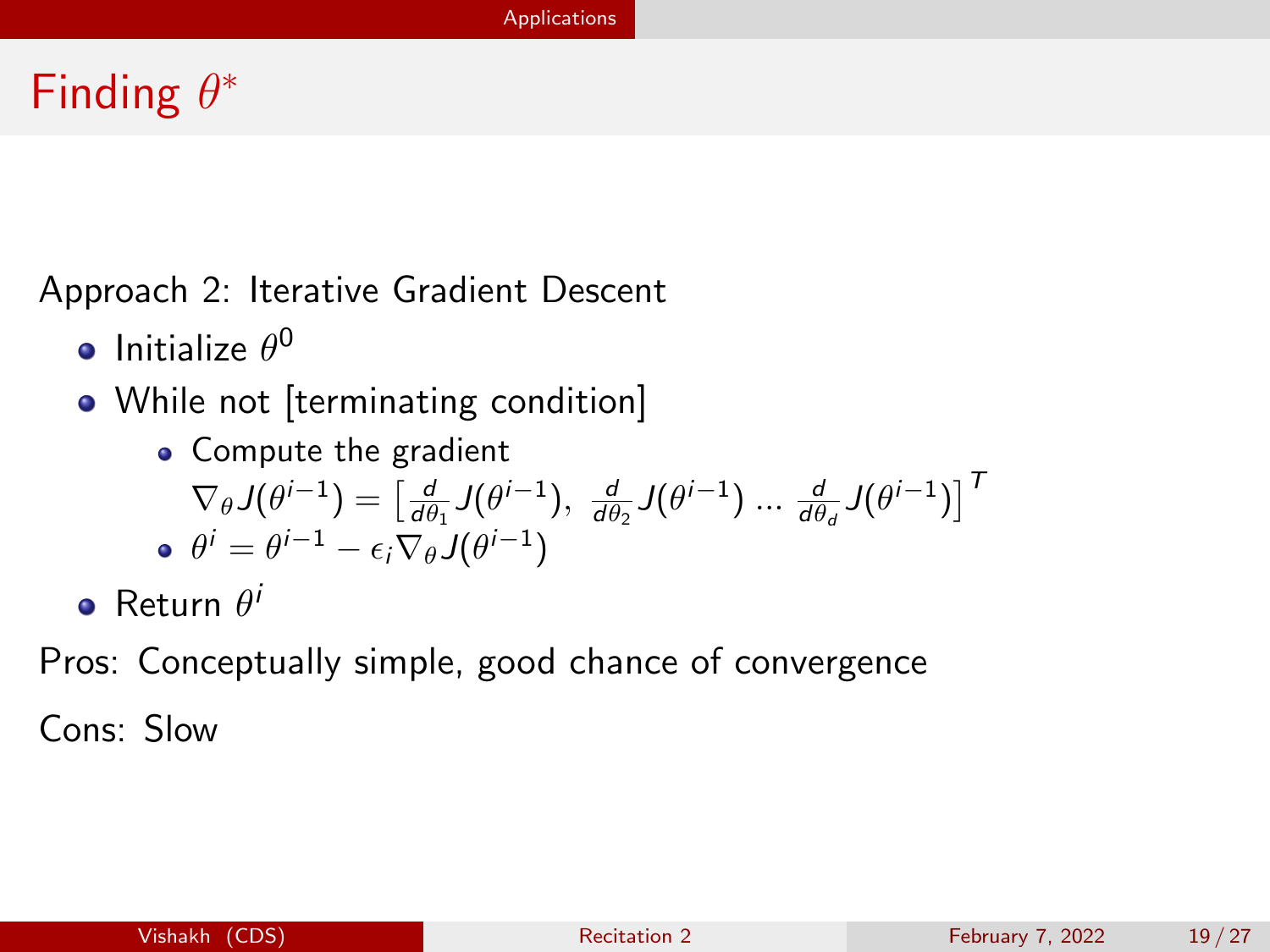# Finding  $\theta^*$

Approach 3: Stochastic Gradient Descent

- **•** Initialize  $\theta_0$
- While not [terminating condition]
	- Select a random training point  $\{x_j, y_j\}$ 
		- $\theta^i = \theta^{i-1} \epsilon_i \nabla_\theta J^{(j)}(\theta^{i-1})$  where  $J^{(j)}(\theta) = (\theta^\mathsf{T} x_j y_j)^2$
- **•** Return  $\theta_i$
- Pros: Fast and memory efficient

Cons: Practical challenges, noisy gradient steps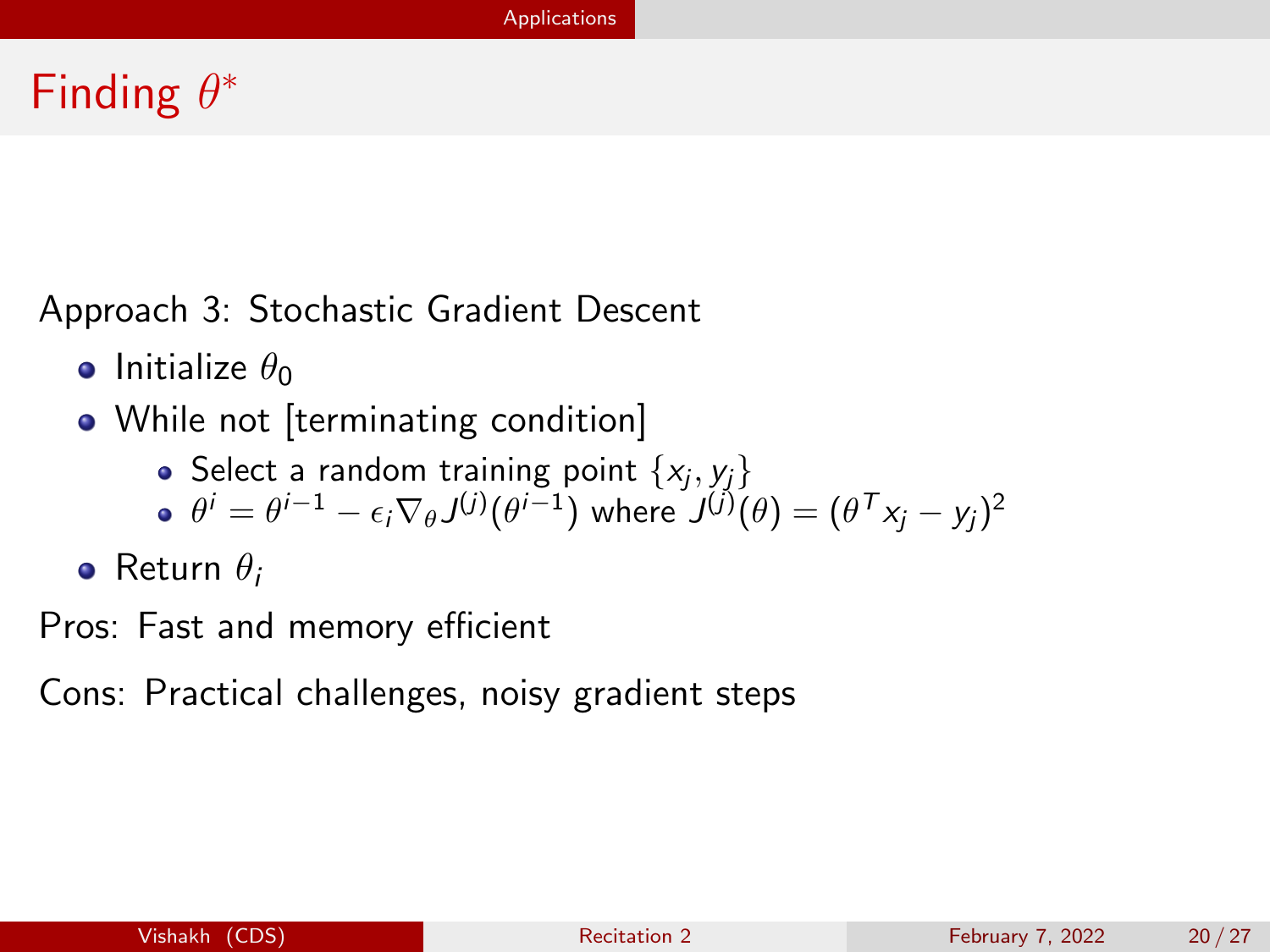#### Problem Setup

- Data:  $\mathcal{D} = \{x_i, y_i\}_{i=1}^n$  where  $x_i \in \mathbb{R}^d$  and  $y_i \in \{0, 1\}$
- Hypothesis Space: (Slightly convoluted)  $\mathcal{H} = \{h: \mathbb{R}^d \to (0,1) \mid h_\theta(\mathsf{x}) = g(\theta^\mathsf{T}\mathsf{x}),\; \theta \in \mathbb{R}^d, g(\mathsf{z}) = \frac{1}{1+\mathrm{e}^{-\mathsf{z}}}\}$
- $\bullet$  Action: Prediction on an input x:

$$
\bullet \ \hat{y} = h_{\theta}(x) = g(\theta^{\mathsf{T}} x) = \frac{1}{1 + e^{-\theta^{\mathsf{T}} x}}
$$

• Interpret this as a probability:  $p(y = 1 | x; \theta) = h_{\theta}(x)$  and  $p(y = 0|x; \theta) = 1 - h_{\theta}(x)$ 

More succinctly,  $p(y|x,\theta)=(h_\theta(x))^y(1-h_\theta(x))^{1-y}$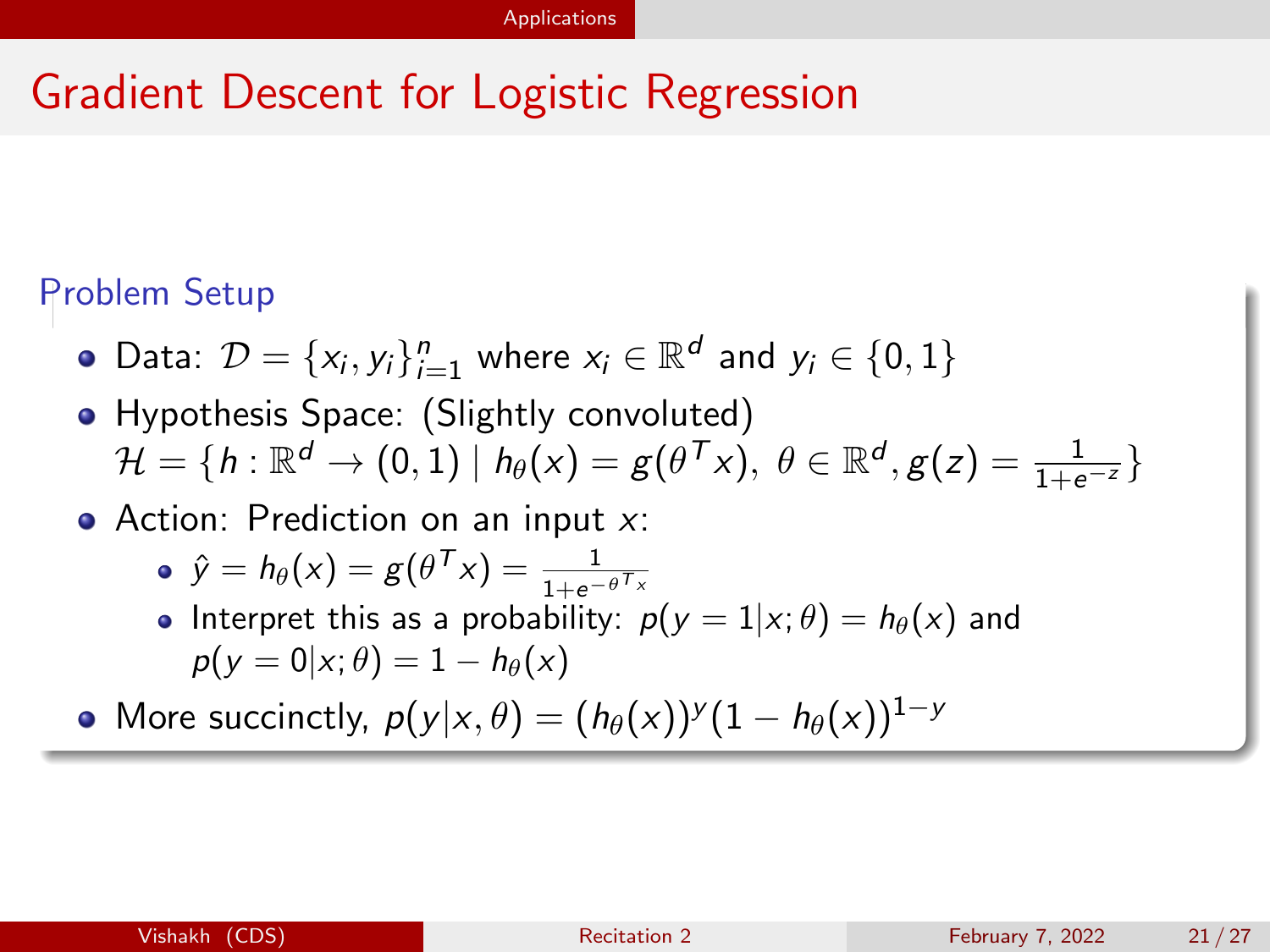- Goal: Minimize logistic loss over all examples:  $\ell(h_{\theta}(x), y) = -y \log h_{\theta}(x) - (1 - y)(1 - \log h_{\theta}(x))$
- Assuming your data is generated iid.
- Then likelihood,  $L(\theta) = P(y_1 \, ... \, y_n | x_1 \, ... \, x_n; \theta) = \prod^n \, p(y_i | x_i; \theta)$  $i=1$
- Maximizing log likelihood,  $\ell(\theta) = \log L(\theta) = \sum_{n=1}^{n}$  $i=1$  $y_i \log h_\theta(x_i) + (1-y_i) \log (1-h_\theta(x_i))$
- **•** Equivalent to our goal of loss minimization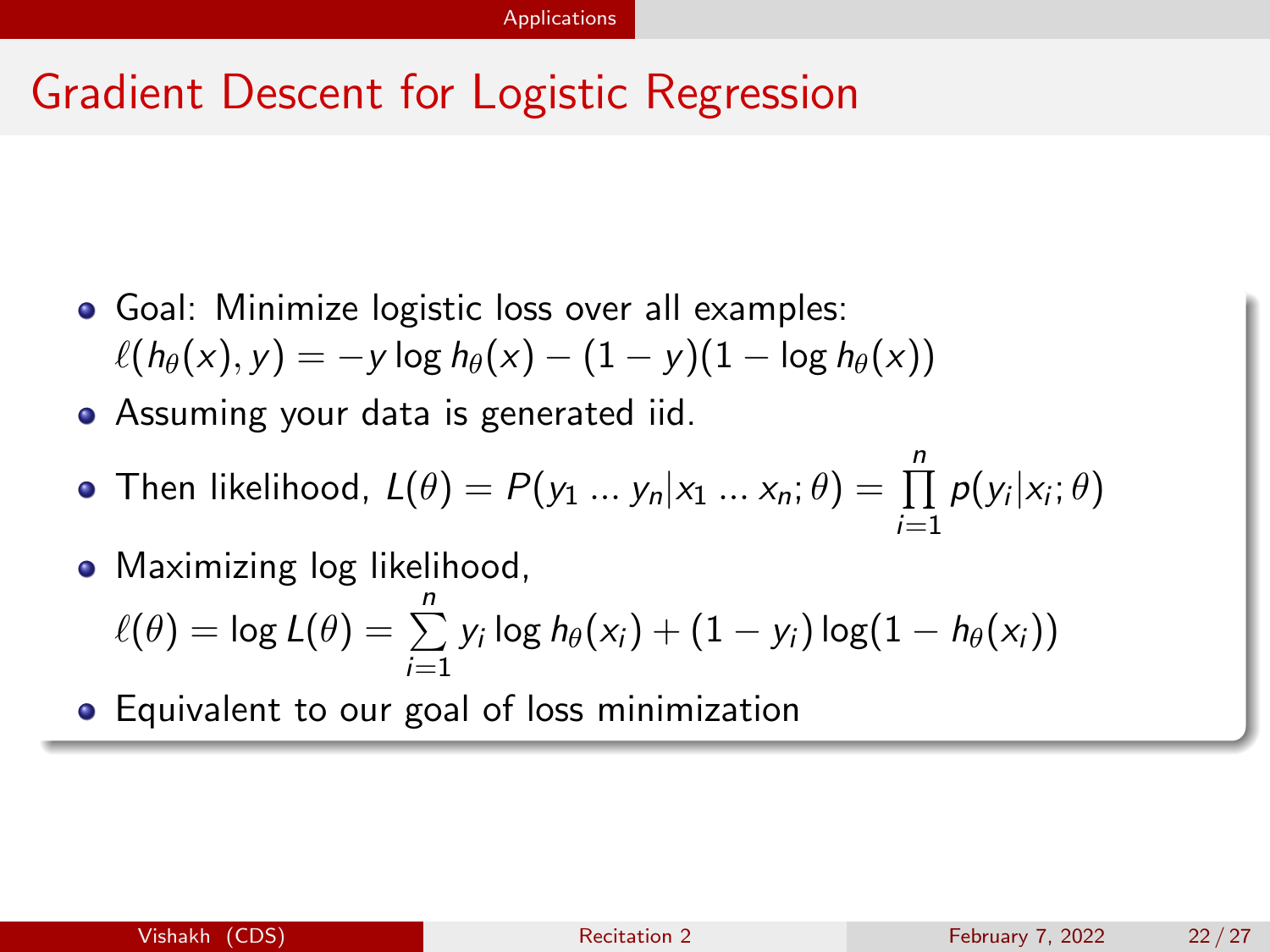- No analytical one-shot solution
- Find optimum using gradient based approaches
	- The gradient works out to be quite tractable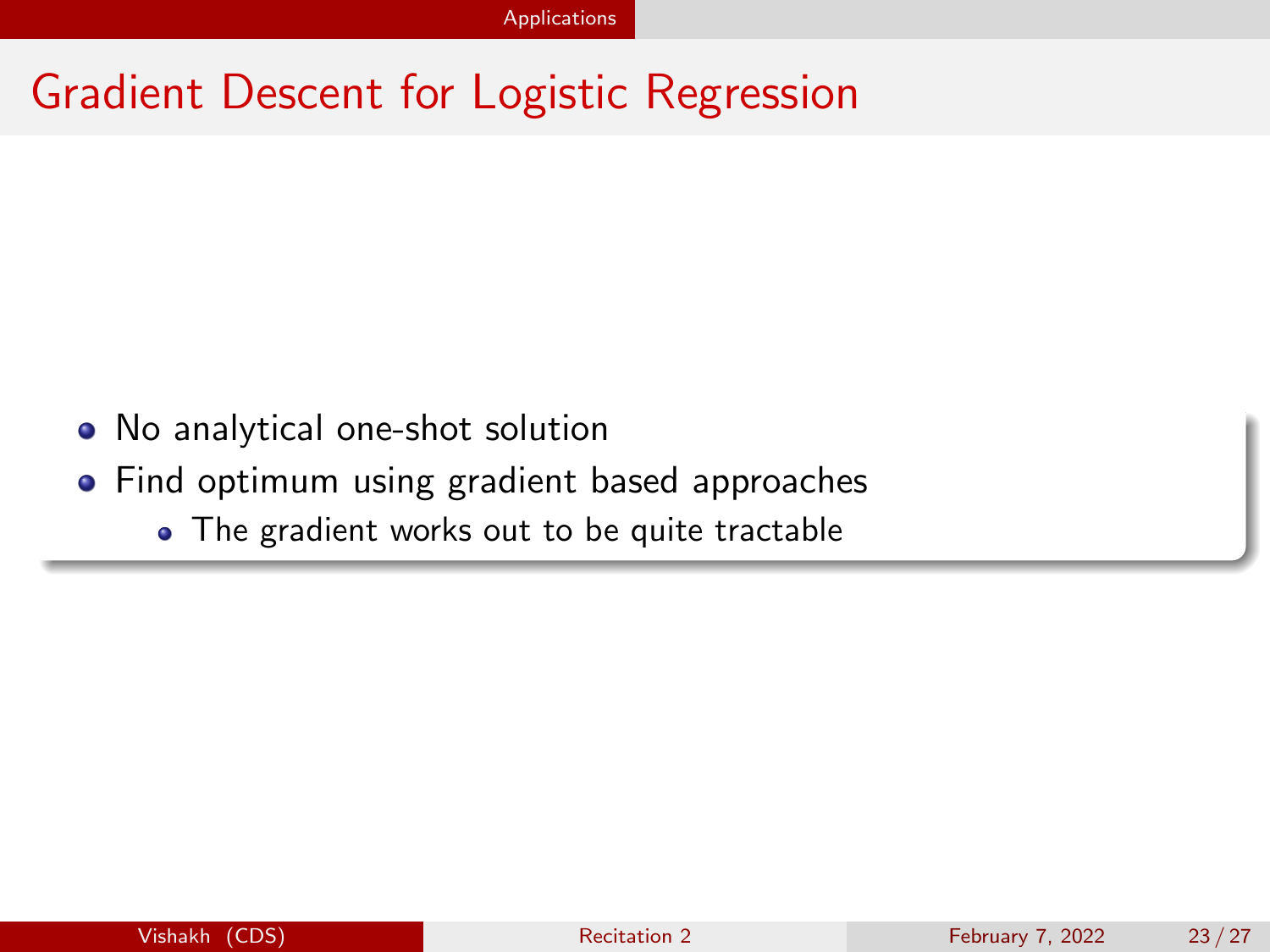$$
\ell(\theta) = y \log h_\theta(x) + (1-y) \log (1-h_\theta(x))
$$

$$
\frac{\partial}{\partial \theta_j} \ell(\theta) = \frac{\partial \ell(\theta)}{\partial g(\theta^\mathsf{T} \times)} \frac{\partial g(\theta^\mathsf{T} \times)}{\partial \theta_j}
$$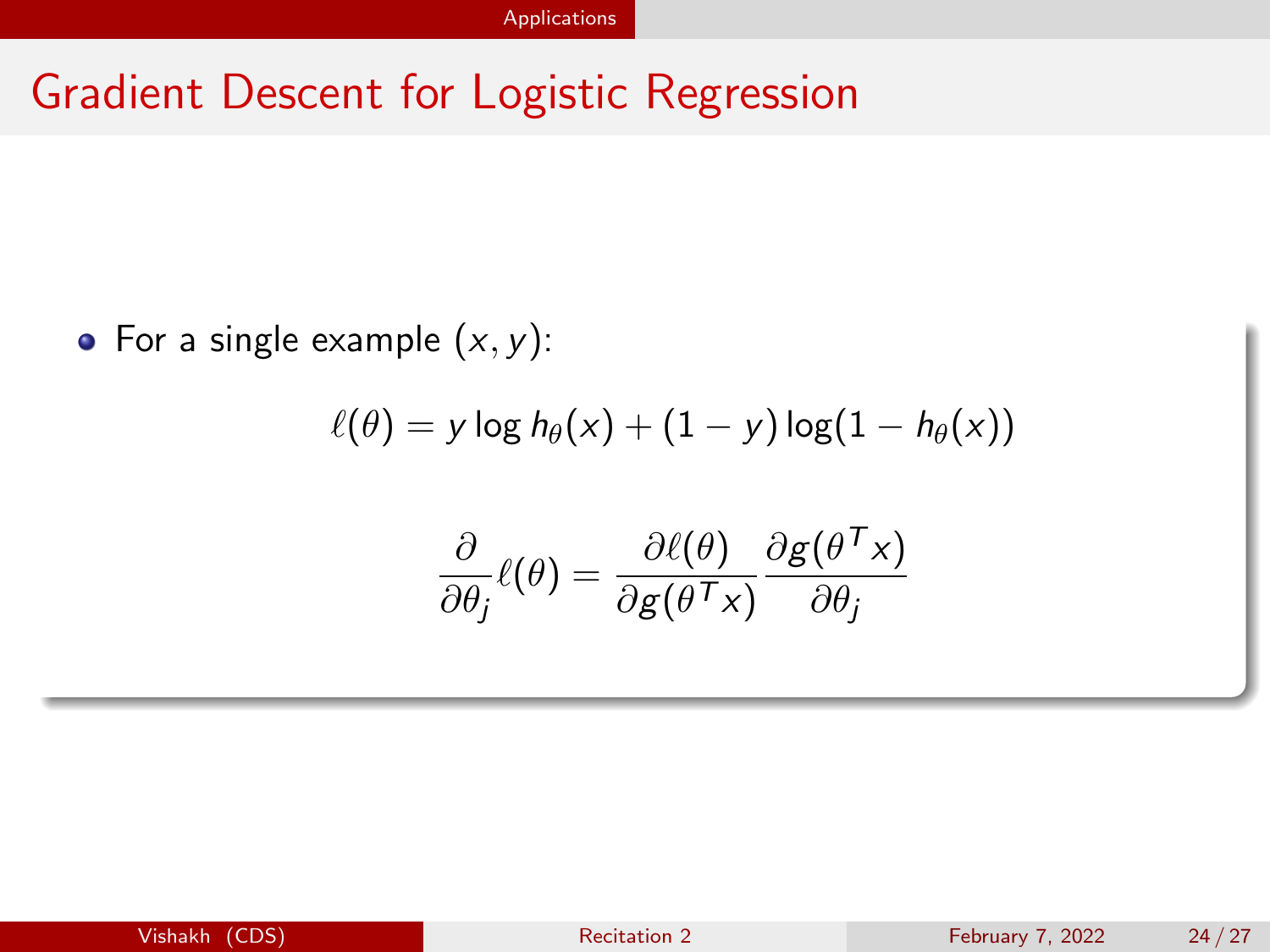$$
\ell(\theta) = y \log h_\theta(x) + (1-y) \log(1-h_\theta(x))
$$

$$
\frac{\partial}{\partial \theta_j} \ell(\theta) = \frac{\partial \ell(\theta)}{\partial g(\theta^\mathsf{T} x)} \frac{\partial g(\theta^\mathsf{T} x)}{\partial \theta_j}
$$
\n
$$
= \left( y \frac{1}{g(\theta^\mathsf{T} x)} - (1 - y) \frac{1}{1 - g(\theta^\mathsf{T} x)} \right) \frac{\partial g(\theta^\mathsf{T} x)}{\partial \theta_j}
$$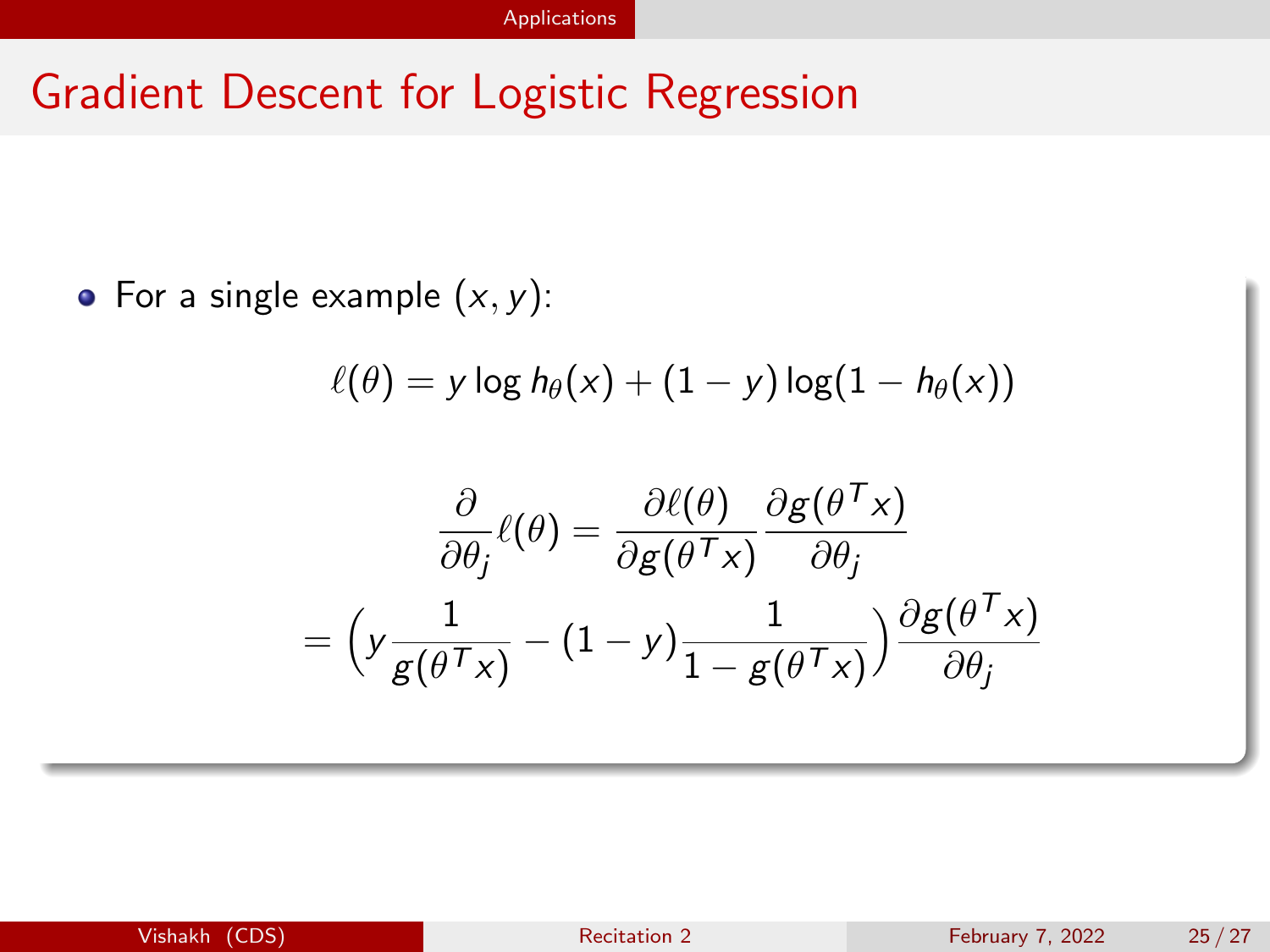$$
\ell(\theta) = y \log h_{\theta}(x) + (1 - y) \log(1 - h_{\theta}(x))
$$

$$
\frac{\partial}{\partial \theta_j} \ell(\theta) = \frac{\partial \ell(\theta)}{\partial g(\theta^\mathsf{T} x)} \frac{\partial g(\theta^\mathsf{T} x)}{\partial \theta_j}
$$
\n
$$
= \left( y \frac{1}{g(\theta^\mathsf{T} x)} - (1 - y) \frac{1}{1 - g(\theta^\mathsf{T} x)} \right) \frac{\partial g(\theta^\mathsf{T} x)}{\partial \theta_j}
$$
\n
$$
= \left( y \frac{1}{g(\theta^\mathsf{T} x)} - (1 - y) \frac{1}{1 - g(\theta^\mathsf{T} x)} \right) \left( g(\theta^\mathsf{T} x)(1 - g(\theta^\mathsf{T} x)) \right) \frac{\partial \theta^\mathsf{T} x}{\partial \theta_j}
$$